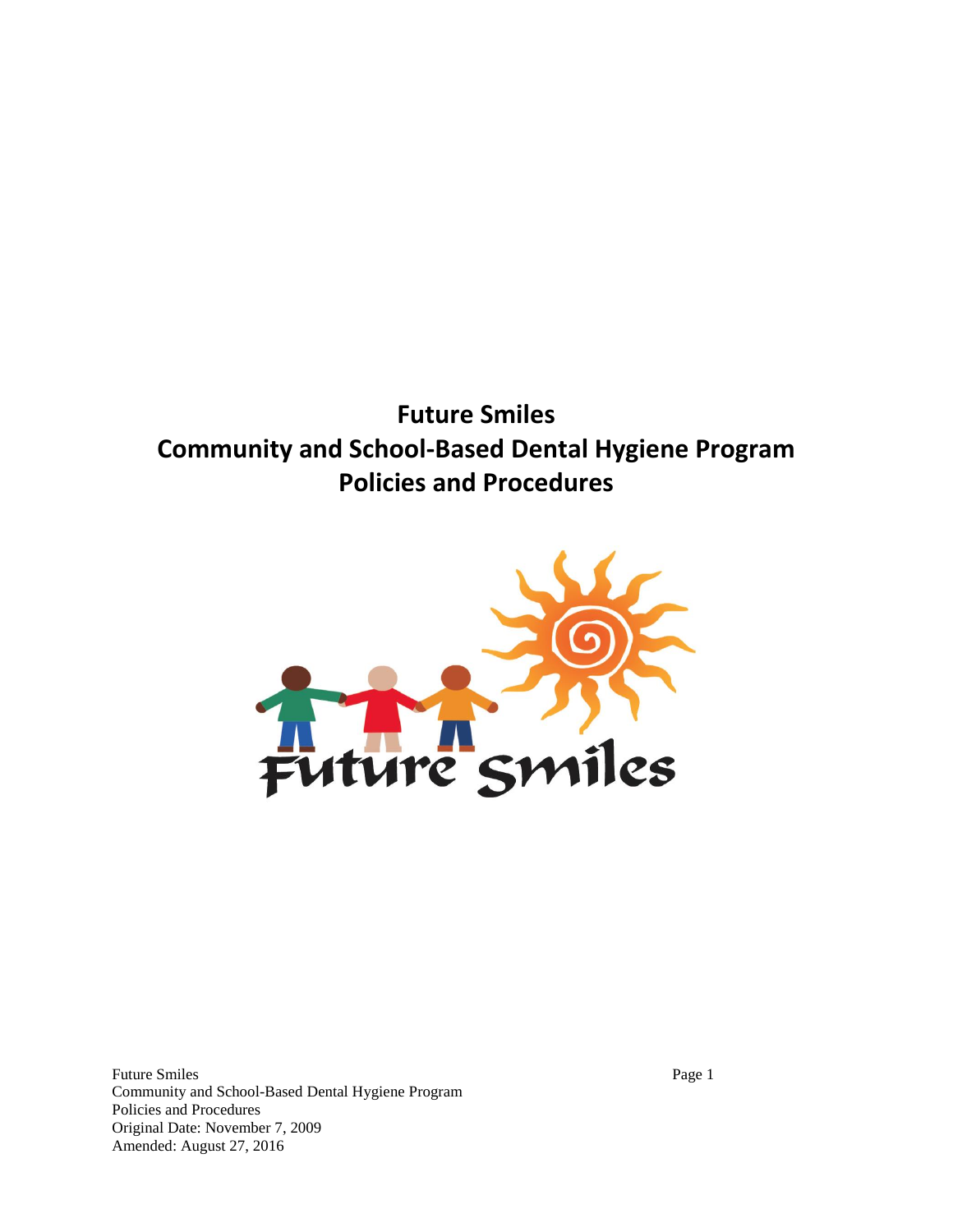# **Future Smiles Community and School-Based Dental Hygiene Program Policies and Procedures**

#### **Table of Contents**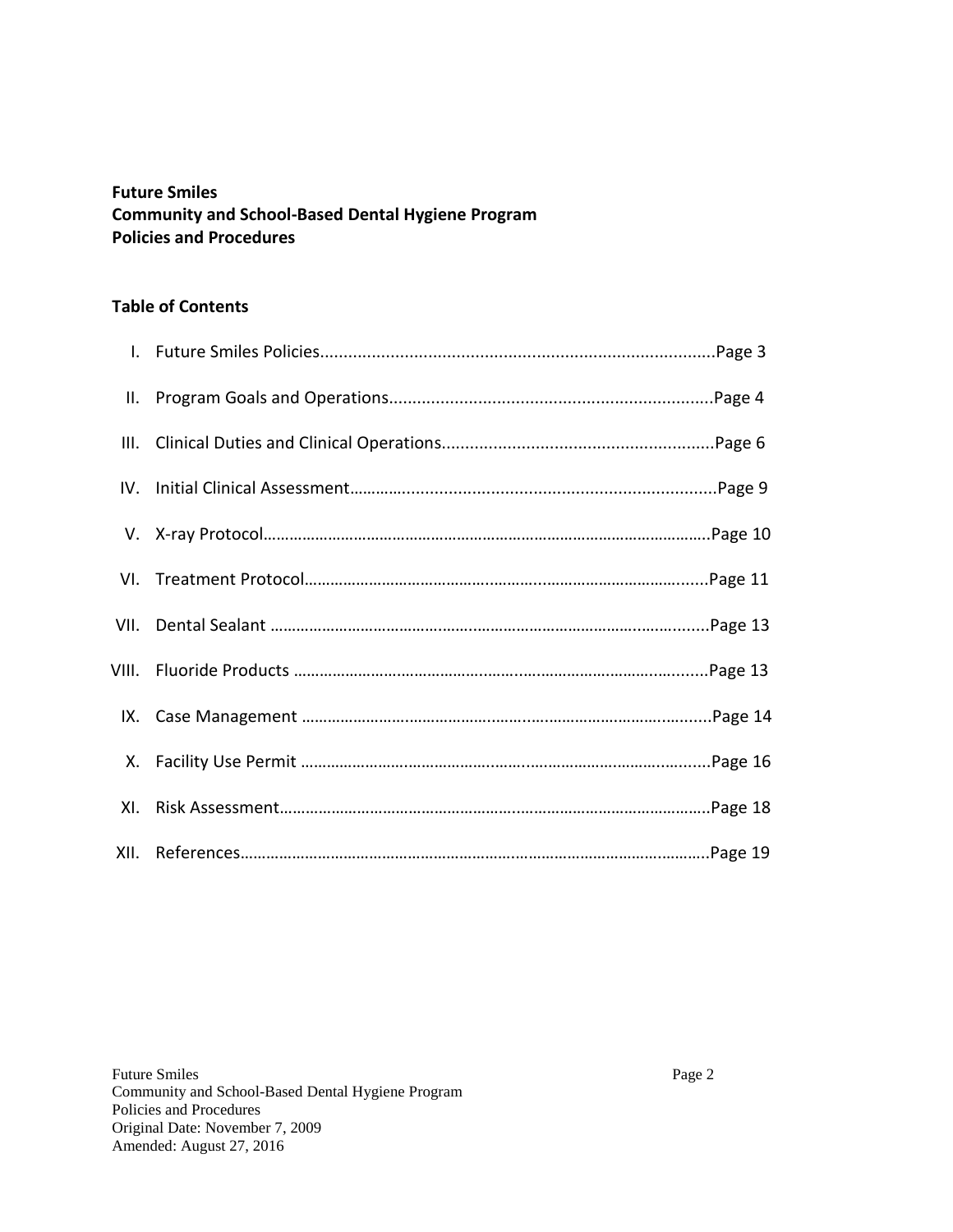**Future Smiles Community and School-Based Dental Hygiene Program Policies and Procedures** 

**I. FUTURE SMILES POLICIES**

**Program Objective**: Community and School-Based Dental Hygiene Program

**Original Effective Date:** September 28, 2009 **First Amendment:** November 1, 2014 **Second Amendment**: June 16, 2016

- **Author:** Terri Chandler, RDH Future Smiles Executive Director Program Administrator
- **Reviewed By:** Future Smiles Program Planning Committee Stephanie Redwine, RDH, BS Future Smiles Dental Hygiene Director

Nancy Dockery, RDH Future Smiles Program Manager

**Reviewed By:** Clark County School District Chris Garvey, RDH Clark County School Board Trustee

> Vicki Herman CCSD Director Related Services

The administration of the community and school-based preventive oral health program will be completed under the direction of the Future Smiles Executive Director and Program Administrator.

Future Smiles Page 3 Community and School-Based Dental Hygiene Program Policies and Procedures Original Date: November 7, 2009 Amended: August 27, 2016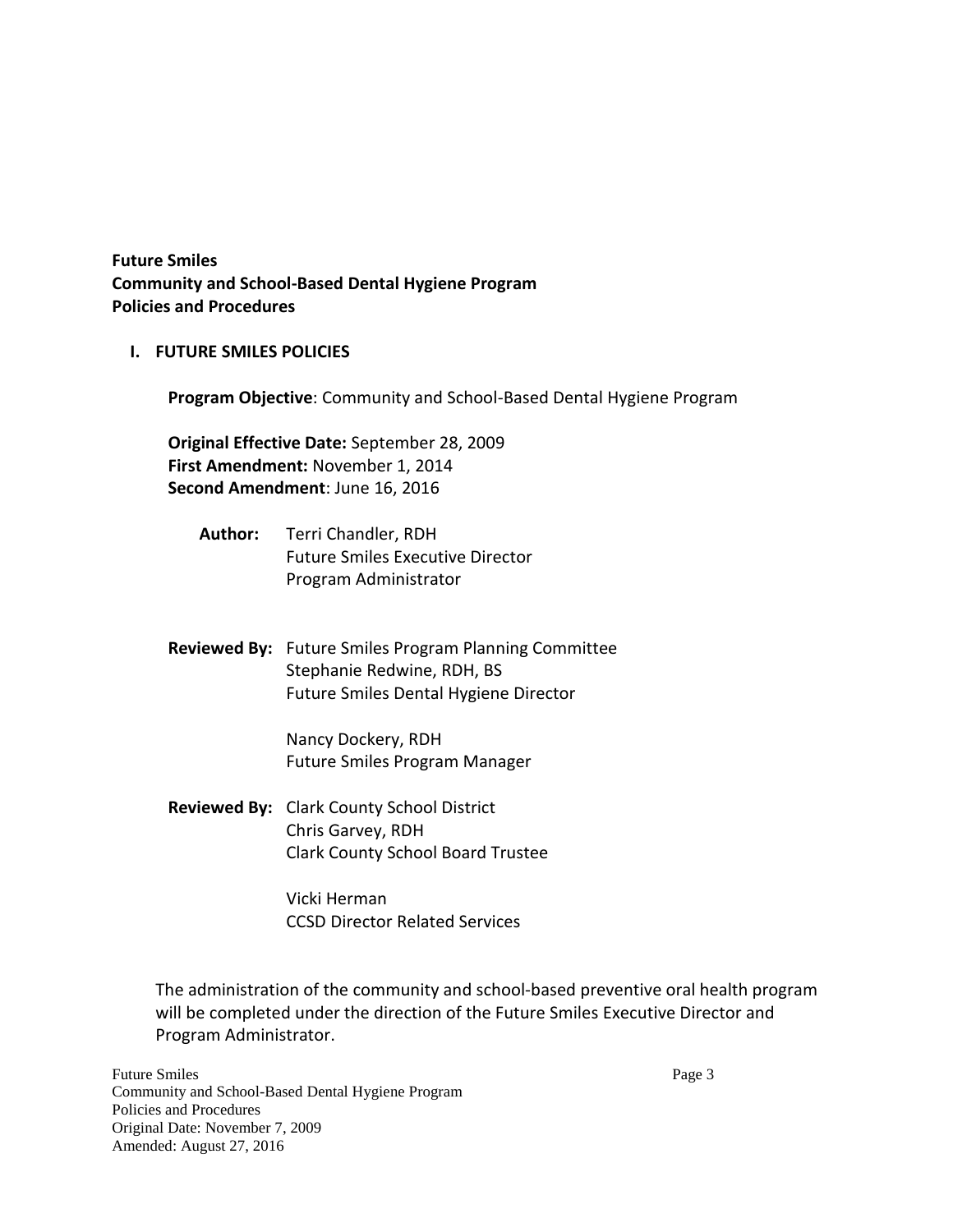The following comprises the protocol for this community and school-based preventive dental hygiene oral health program. All new employees or volunteers are required to read and acknowledge that they will abide by these protocols for the duration of their employment or volunteerism. It is also recommended that this manual be reviewed once a year for any revisions.

# **II. PROGRAM GOALS AND OPERATIONS**

# **Mission**

To improve the oral health of low-income, *at-risk populations* by providing preventive dental hygiene health care services through evidence-based clinical Best Practices to include: oral hygiene education, screenings, x-rays, prophylaxis, sealants and fluoride varnish. Service population refers to infants, toddlers, young children, youths, adolescents and adults. Services are to be provided at community health facilities, health fairs, Head Start, WIC centers, schools (classroom, etc.), School-Based Health Centers (SBHC) and/or Education and Prevention of Oral Disease (EPOD).

Program recipients with additional dental needs will be referred to community dental providers that have agreed to partner with Future Smiles. The program promotes working within the dental community to establish a dental home for at-risk populations. Our primary goal is to improve the oral health and overall health of our service population. Future Smiles believes that through optimal health outcomes we will help safeguard at-risk children's long term capacity to learn and success within the school environment.

# **Goals**

- Provide oral health education and raise dental literacy in an *at-risk population*.
- $\triangleright$  Oral health screening, x-rays (limited locations) provide dental prophylaxis, periodontal therapy, determine recare status, evaluate teeth suitable for placement of dental sealants and apply fluoride products to include varnish.
- Increase access to dental hygiene treatments including: dental prophylaxis, periodontal therapy, dental sealants, x-rays and fluoride varnish.
- $\triangleright$  Create an environment of family and community oral health wellness.
- $\triangleright$  Identify oral health needs and provide a referral source for follow-up dental care.
- $\triangleright$  Work directly with the medical staff and physicians; refer when necessary to best care for all of the participants' health needs.
- $\triangleright$  Promote a safe and healthy clinical treatment environment adhering to current OSHA standards and green technology.
- $\triangleright$  Follow the most recent evidence-based clinical Best Practices and CDC guidelines.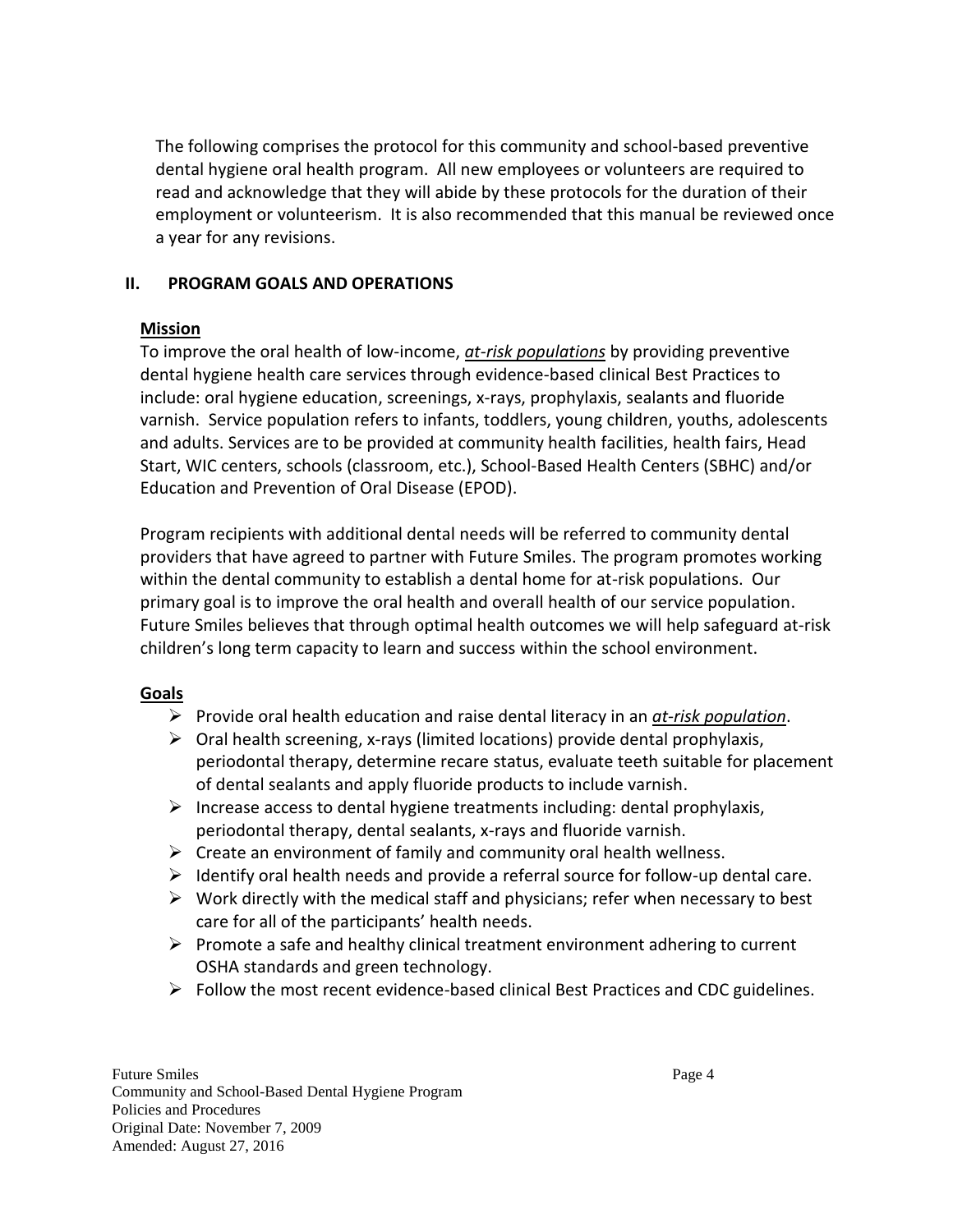## **Rules and Regulations**

All program employees and volunteers must adhere to Nevada Statutes, Rules and Regulations governing the practice of dentistry and dental hygiene as outlined in NRS 631 and NAC 631 and 459 inclusive.

## **Occupational Safety and Health**

All employees must follow the CDC guidelines for infection control in the dental office.

## **Hours and Days of Operation**

Future Smiles operates at community health facilities, health fairs, Head Start, WIC centers, schools (classroom, etc.), School-Based Health Centers (SBHC) and/or Education and Prevention of Oral Disease (EPOD) Monday through Saturday dependent on personnel availability. In general the program will operate from 8:00 am to 4:00 pm, however, as a school-based clinic that is physically separate from the school, hours and days of operation are contingent to the staff availability and community needs.

## **Attendance and Punctuality**

All employees are expected to adhere to their contracted days and hours of operation and are expected to be on time to the clinical sites. In the event of an emergency that detains the employee from working, the program administrator or supervisor must be contacted immediately. Employees must fulfill and not exceed their contracted hours of employment.

#### **Payroll and Compensation**

Employees are paid by the hour. Payroll is administered through a payroll service. Timesheets must be turned into program administrator who will forward them to the payroll service for payment.

#### **Holiday Schedule**

Employees shall not be required to work on Federal holidays and are allowed to take personal days and vacation time off with notification to the program administrator. Full time is defined as staff who work a 6-8 hour day for 4 days a week or more. Maximum weekly hours will be no more than 40 hours. Employees shall be entitled to one (1) week of paid vacation at their normal weekly hours and five (5) paid holidays consisting of: New Year's Day, Fourth of July, Labor Day, Thanksgiving Day and Christmas Day. Holidays are paid at regular daily work hours, not to exceed 8 hours a day, when they fall on a routine work day.

# **Technology Requirements**

All staff must be familiar with basic computer applications; word processing and data base programs. Staff will be expected to fully utilize Dentix and the CDC SEALS data entry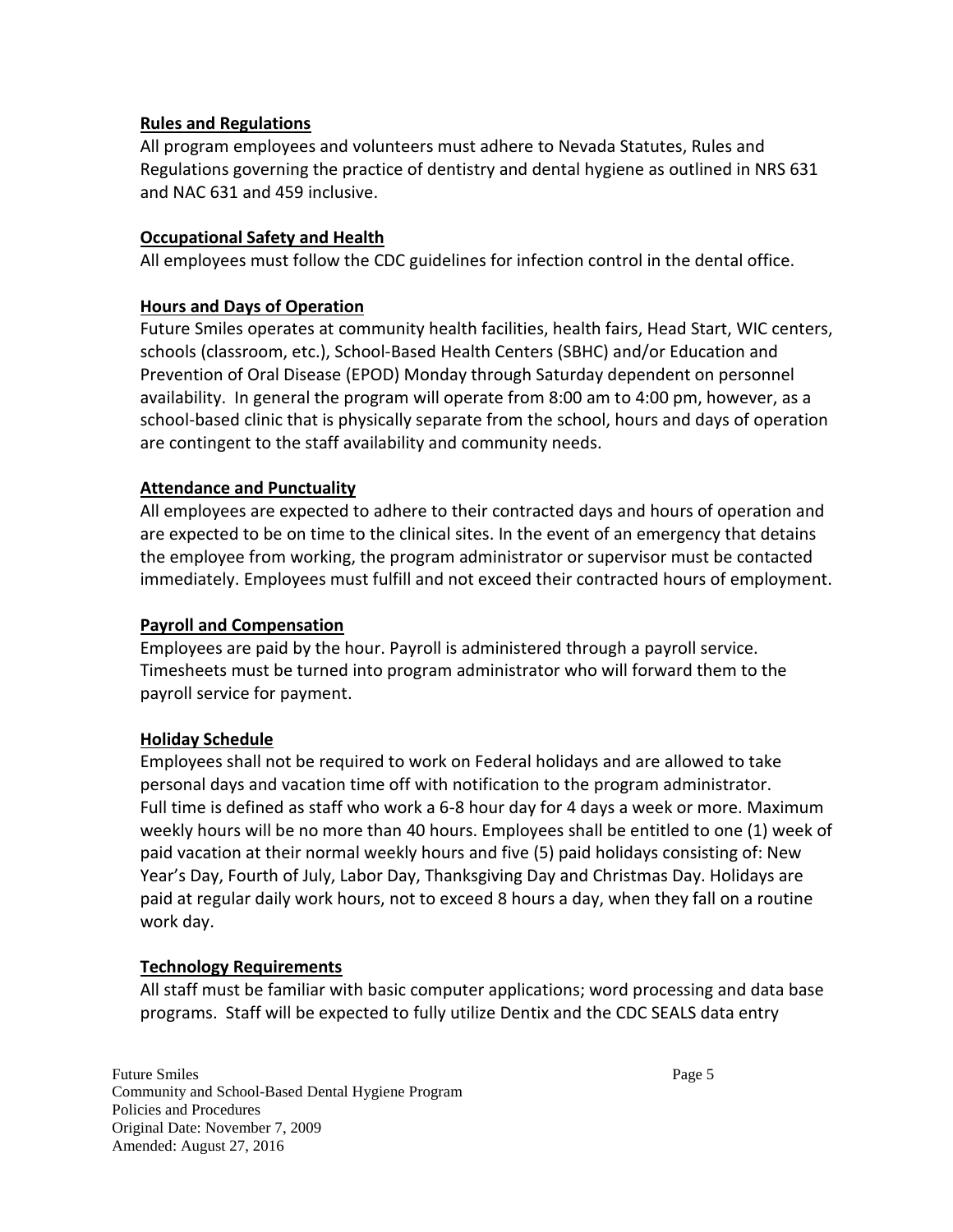software, or other newly developed data collection system to input program data, maintain program records, recall children and assist with program reporting.

# **Program Policy**

The staff of Future Smiles will serve low-income, *at-risk populations* who are uninsured, underinsured, lack access, or are Medicaid/CHIP recipients at public health sites to include community health facilities, health fairs, Head Start, WIC centers, schools (classroom, etc.), School-Based Health Centers (SBHC) and/or Education and Prevention of Oral Disease (EPOD). Eligible low-income, at-risk populations will be from the local community served by Future Smiles. Children will either be accompanied by a parent or guardian who will authorize consent to provide treatment (consent forms), or will have returned a signed parental/legal custodian/guardian medical history/consent forms authorizing treatment.

All preventive dental hygiene services will follow evidence-based clinical Best Practices.

Signed medical history/consent forms represent consent to treat between parents/legal custodian/guardians and Future Smiles staff.

The administration of the prevention oral health program is the responsibility of the Future Smiles Administrator.

Only a Registered Nevada State-Licensed Dental Hygienist (RDH), who has been successfully approved for Public Health Dental Hygiene Endorsement (PHDHE) through the Nevada State Board of Dental Examiners (NSBDE), may provide services to Nevada residents through Future Smiles. All PHDHE Future Smiles staff will be covered under Professional Liability provided by Future Smiles. The program will provide OSHA and CPR instruction for staff in accordance with licensure.

The Future Smiles Administrator may assign additional support staff members, which have been approved for PHDHE, as deemed necessary to achieve program goals under appropriate budgetary restraints.

# **Target Population**

The staff of Future Smiles will serve low-income, *at-risk populations* who are uninsured, underinsured, lack access, or are Medicaid/CHIP recipients with a focus on schools with 50% or higher Free & Reduced Lunch (FRL) enrollment.

Future Smiles Page 6 Community and School-Based Dental Hygiene Program Policies and Procedures Original Date: November 7, 2009 Amended: August 27, 2016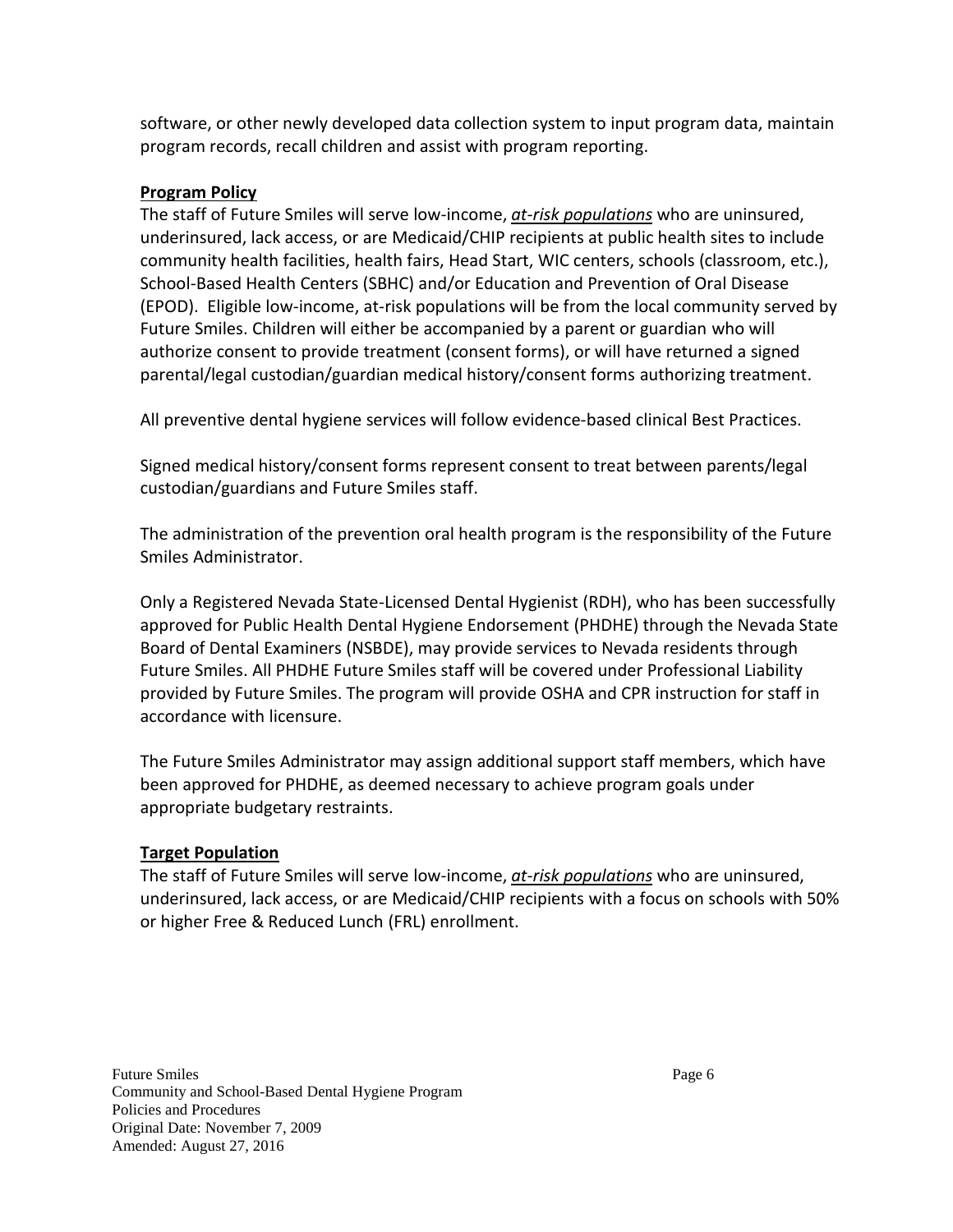## **III. CLINCAL DUTIES AND OPERATIONS**

## **Program Clinical Duties**

- 1) Inventory and order program supplies as needed including printing of forms as needed.
- 2) Order and maintain program incentives.
- 3) Compile program data.
- 4) Jointly complete a quarterly assessment report for the Nevada State Health Division.
- 5) Monitor grant budget and program expenses.
- 6) Represent Future Smiles at community meetings when requested.
- 7) Keep and maintain an inventory list of treatment supplies.
- 8) Arrange for equipment maintenance with manufacturers.
- 9) Communicate with school officials to set up dispersal of forms and treatment days.
- 10) Be a liaison with school officials.
- 11) Maintain equipment and pursue repairs when needed.
- 12) Organize and set up treatment materials.
- 13) Provide oral health education.
- 14) Organize daily paperwork.
- 15) Utilize electronic health records-Dentrix.
- 16) Take digital x-rays at limited locations.
- 17) Assess oral health status and provide oral prophylaxis.
- 18) Assess and maintain patient management with topical anesthetics as needed.
- 19) Assess recall needs for each child seen and schedule recall.
- 20) Assess molars and pre-molars suitable for placement of a sealant.
- 21) Assess teeth suitable for placement of fluoride varnish.
- 22) Apply sealants and fluoride varnish.
- 23) Provide post-op instructions.
- 24) Sterilize program instruments and prepare for the next day.
- 25) Stock treatment room accordingly.
- 26) Supervise and evaluate student dental hygienists and student dentists. (Student dentists will have a dentist teaching staff at UNLV SDM present).
- 27) Maintain compliance with CDC guidelines for infection control in the dental office.
- 28) Adhere to standard practices and use of ethical discretion in the workplace.

# **Set-Up/Take Down Protocol**

Equipment Set-Up:

- 1) Turn on all equipment including compressor, vacuum, Statim, ultra sonic unit and dental chair.
- 2) Remove water bottle, fill with either distilled water, Sterisilstraw™ or use standard water and disinfectant tablets.
- 3) Wipe delivery unit, patient chair and light, clinician chair, evacuation hose, air/water syringe handle, and curing light with Cavi-cide wipe.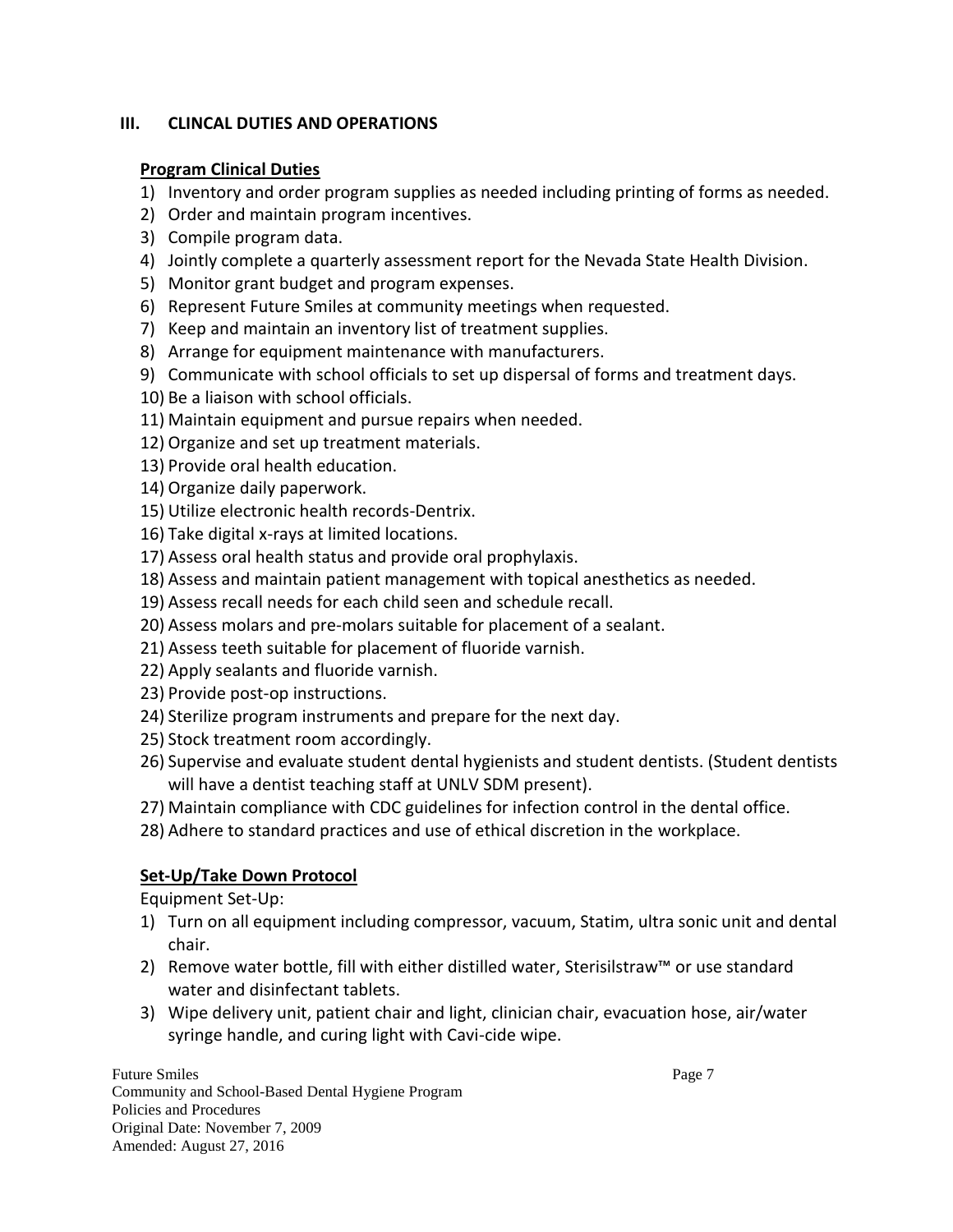- 4) Set up patient chairs and use appropriate barriers on chair, overhead light and other handles.
- 5) Set clinician chairs to desired height.

# **Delivery Tray Set-Up**

Each delivery tray should have the following:

- 1) Air/Water syringe tip
- 2) Saliva ejector
- 3) 4 cotton rolls
- 4) 2 Dri-Angles
- 5) 3 Syringe sleeves (1 with corner cut off for curing light)
- 6) 1 curing light sleeve
- 7) Unit dose of fluoride products to include varnish with brush
- 8) Unit doses of sealant material and etch
- 9) Prophy polish
- 10) Instrument pack with mirror, explorer and hygiene instruments
- 11) Patient bib
- 12) Items on tray will depend upon what type of sealant and etch are being used.

# **Delivery Unit Set-Up**

- 1) Place saliva ejector and air/water syringe tip on appropriate connectors. Place barriers on air/water syringe handle, saliva ejector, and curing light. Place curing light sleeve on curing light then put orange shield on.
- 2) Open unit doses of etch and sealant material and put tips on.
- 3) Open instrument pack and collect Personal Protection Equipment (PPE) for operator.
- 4) Organize paperwork by classroom.
- 5) Retrieve child from classroom.
- 6) Have child pick out toothbrush, floss, and incentive cup from boxes set up at entry door.
- 7) Introduce yourself and anyone helping and place bib on patient.
- 8) Explain procedure and eating limitations after sealant/fluoride varnish.

# **Equipment Breakdown**

- 1) Following last patient of the day: Dispose of all barriers and waste. Place dirty instruments and tips from sealant and etch in the dirty instrument container. Wipe down delivery units with Cavi-cide wipes.
- 2) Turn delivery unit OFF. Remove and empty water bottle. Replace water bottle on unit, turn unit ON. Dry lines by running water out into the evacuation hose. Lift evacuation hose to completely drain. Turn delivery unit OFF.
- 3) Turn off compressor, vacuum, light and dental chair and all other equipment in operatory.
- 4) Turn off room light.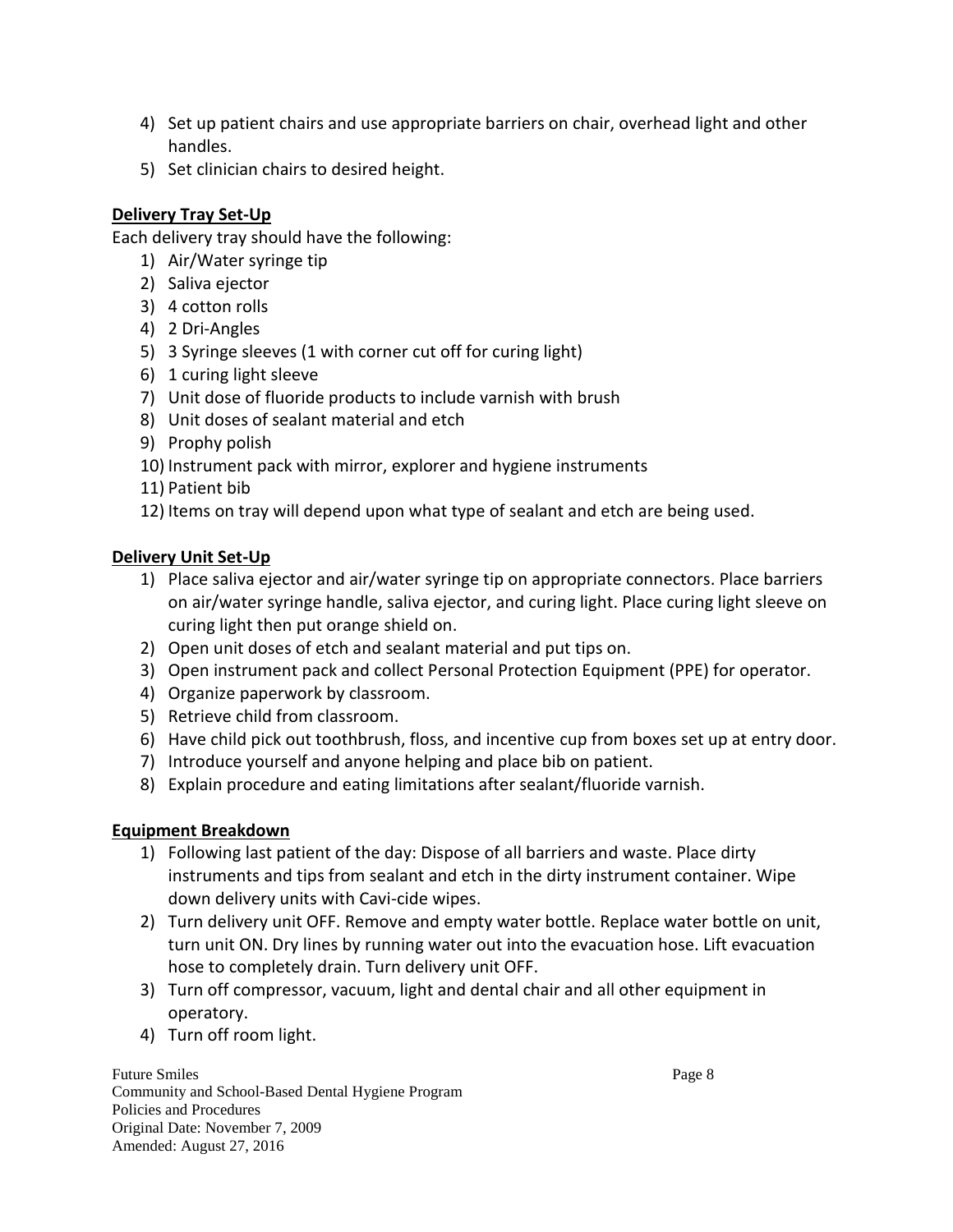## **IV. INITIAL CLINICAL ASSESSMENT**

## **Initial Assessment**

- 1) Initial patient contact is a critical time to assess oral health conditions, offer comprehensive oral health education to include brushing, flossing, intraoral aids, smoking cessation, e-cigs, and nutrition advice. A detailed dental hygiene treatment plan is developed and documented into the electronic health record, Dentix, and explained to the patient. This treatment plan will include appointment time durations, total of appoints needed for care and anticipated appointment outcomes.
	- *a.* English might be a second language for many patients so taking time to communicate for full understanding is a program policy.
	- *b.* Program team members who have additional language skills shall aid communication when needed.
	- *c.* Detail oral health education is a program policy.
	- *d.* Initial Assessments can take 1 hour to 1.5 hours.
	- *e.* Reschedule patients when additional services are identified.

# **Extra Oral and Intra Oral Inspection**

- 1) Introduce yourself and ask if patient has any questions or concerns.
- 2) Review medical history.
- 3) Identify special needs.
- 4) Ask the patient is in oral pain.
- 5) Identify area or areas of discomfort.
- 6) Put on Protective Personal Equipment (PPE).
- 7) Place bib on child and safety glasses.
- 8) Extra oral inspections note any abnormalities.
- 9) Intra-oral inspection to include oral cancer screening.
- 10) Determine if patient presents with any medical health needs. If medical health is in question refer to medical health care partner within clinic, Pediatrician, and/or school nurse. Notification is sent home to alert parents/legal custodian/guardians.
- 11) Chart on Data Collection Form all existing, decayed, restored and sealed teeth.
- 12) Chart preventive services to be delivered to include x-rays (limited locations), prophylaxis, sealants, recommend reseal and varnish application.
- 13) Chart follow-up to community-based dental clinic and other referrals as indicated.
- 14) Identify dental treatment urgency 0- no obvious problem, 1- early dental care and 2 urgent care.
- 15) Patients with 1 and 2 urgency need immediate referral to dental care provider. All program recipients will be advised to pursue routine dental care at community-based dental clinic.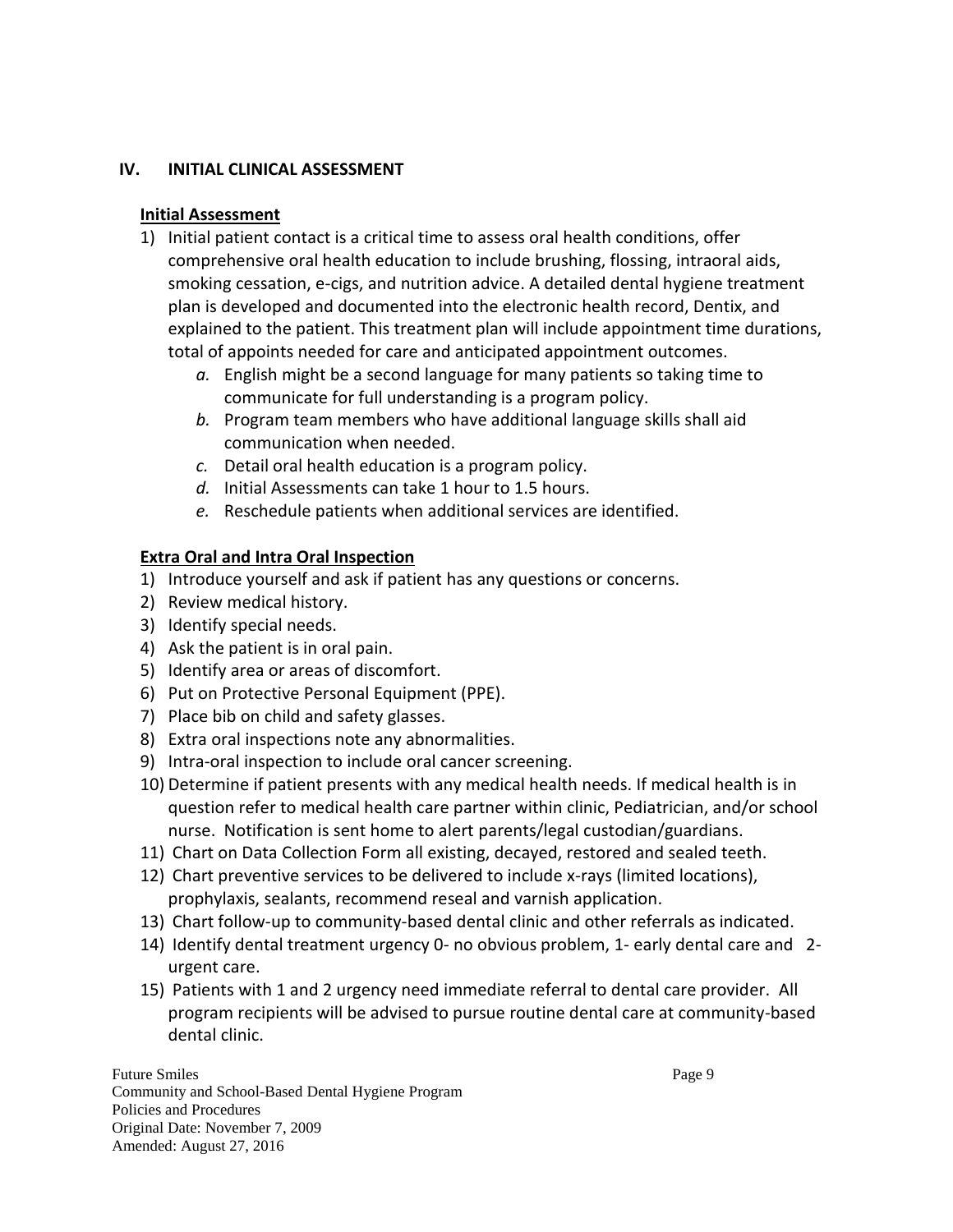- 16) Assess gingival health and bleeding index.
- 17) Develop preventive dental care plan.
- 18) Assess plaque levels.
- 19) Evaluate diet and oral habits.
- 20) Discuss smoking and other unhealthy behaviors that can be detrimental to oral and systemic health.
- 21) Review proper home care to include brushing and flossing.
- 22) Discuss findings with patient in a positive manner while developing trust and behavior modification.

## **Dentix Charting**

- *1)* Complete tooth charting in Dentrix—tooth charting of existing restorations, conditions and tooth decay.
- *2)* Full mouth perio charting in Dentrix—all patients above the age of 14 are to have full mouth 6-point probing
- *3)* Full mouth soft tissue evaluation of a 12 point oral cancer exam, abnormalities documented.
- *4)* When parent or guardian is present review clinical findings with both the parent or guardian and the patient.
- *5)* Provide oral hygiene education with home care instructions—brushing, flossing, disclosing as needed, tongue cleaning, oral piercing education, tobacco intervention.
- *6)* Proceed with comprehensive dental hygiene treatment.
- *7)* Reappoint patient to complete treatment when more time is needed.
- *8)* Process paperwork for referral with case management notes.
- *9)* Complete documentation in records with Dentrix.
- *10)* Sign and Initial all documentation in Dentrix.

# **V. X-RAY AND TREATMENT PLANNING PROTOCOL**

#### **X-ray and Treatment Procedures**

- 1) Obtain completed health history with consent from parent or guardian.
	- a. Parent or guardian signature is required.
- 2) Review medications/medical conditions with patient and parent or guardian.

# 3) *At Clark EPOD take radiographs*

- a. Confirm parent/guardian approval.
- b. Inquire if patient is pregnant.
- c. If patient is pregnant or potentially pregnant do not take x-rays.
	- i. X-ray recommendations:
		- 1. Explain x-ray process and answer any questions.
		- 2. Wash hands and prepare operator for procedure.

Future Smiles Page 10 Community and School-Based Dental Hygiene Program Policies and Procedures Original Date: November 7, 2009 Amended: August 27, 2016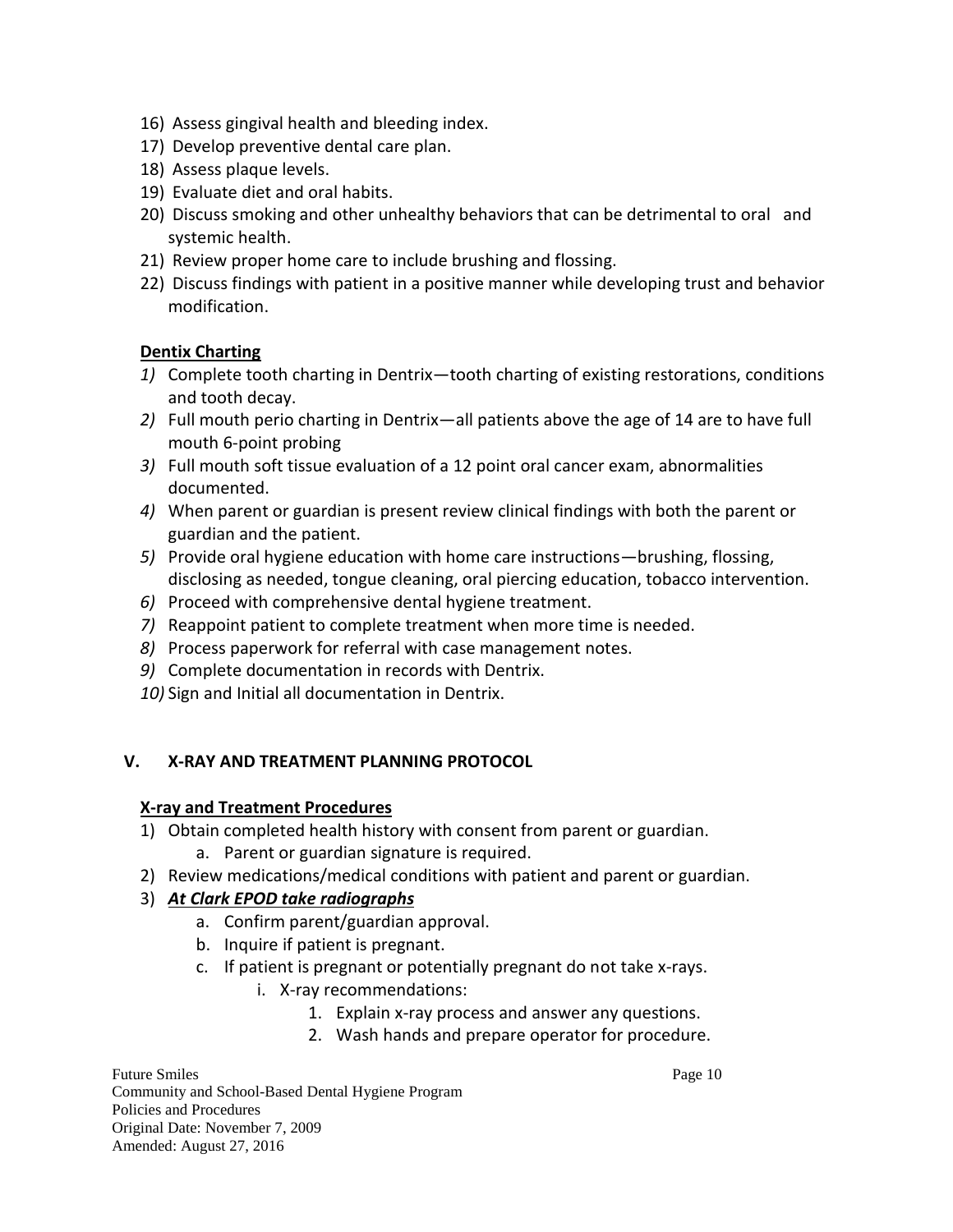- 3. Set-up computer for Dexis imaging *\*make sure that you have the correct patient record open in Dentrix*.
- 4. Prepare Nomad with barriers.
- 5. Prepare Dexis senor with barriers and holder.
- 6. Prepare patient with lead shield and thyroid collar.
- 7. Prepare operator with lead shield and thyroid collar.
- 8. Operator to use dosimeter and required.
- 9. **2-5 years of age** maxillary and mandibular occlusal films- 2 bitewing x-rays if possible.
- 10. **5-12 years of age** maxillary and mandibular occlusal films and 2 bitewing x-rays.
- 11. **12-14 years of age** maxillary and mandibular 2-3 anterior films and 2 bitewing x-rays.
- 12. **14 years and older** 4 bitewing x-rays and full mouth series.
	- a. If unable to take full mouth series do take the 4 bitewings and 2-3 anterior films and schedule to take full mouth at recare appointment.
- 13. Expose radiographs using standard protocol.

# **Intraoral Images and Patient Images**

- 1) Limited locations have an intraoral camera and can also be used to capture oral health images of the Future Smiles service populations.
	- a. Facial images of our pediatric youth will give long term records of grown and maturity.
	- b. Document abscesses, iatrogenic dentistry, abnormalities of the dentition or soft tissues, soft tissue trauma, decay, gingivitis, hemorrhagic tissue and etc.
	- c. Images need to identify tooth number(s) and/or quadrant(s).
	- d. Use correct patient chart for images.

# **VI. DENTAL HYGIENE TREATMENT PROTOCOL**

# **Treatment Planning**

# 1) **Review radiographs and establish a** *dental hygiene treatment plan*

- **•** Prophylaxis
	- Sterilized dental hygiene instruments will be used to remove plaque, calculus, and materia alba and food debris.
	- If tongue is coated remove coating.
	- Review proper home care to include brushing and flossing while providing services.
	- Coronal polish with prophy paste.
	- Full mouth flossing.

Future Smiles Page 11 Community and School-Based Dental Hygiene Program Policies and Procedures Original Date: November 7, 2009 Amended: August 27, 2016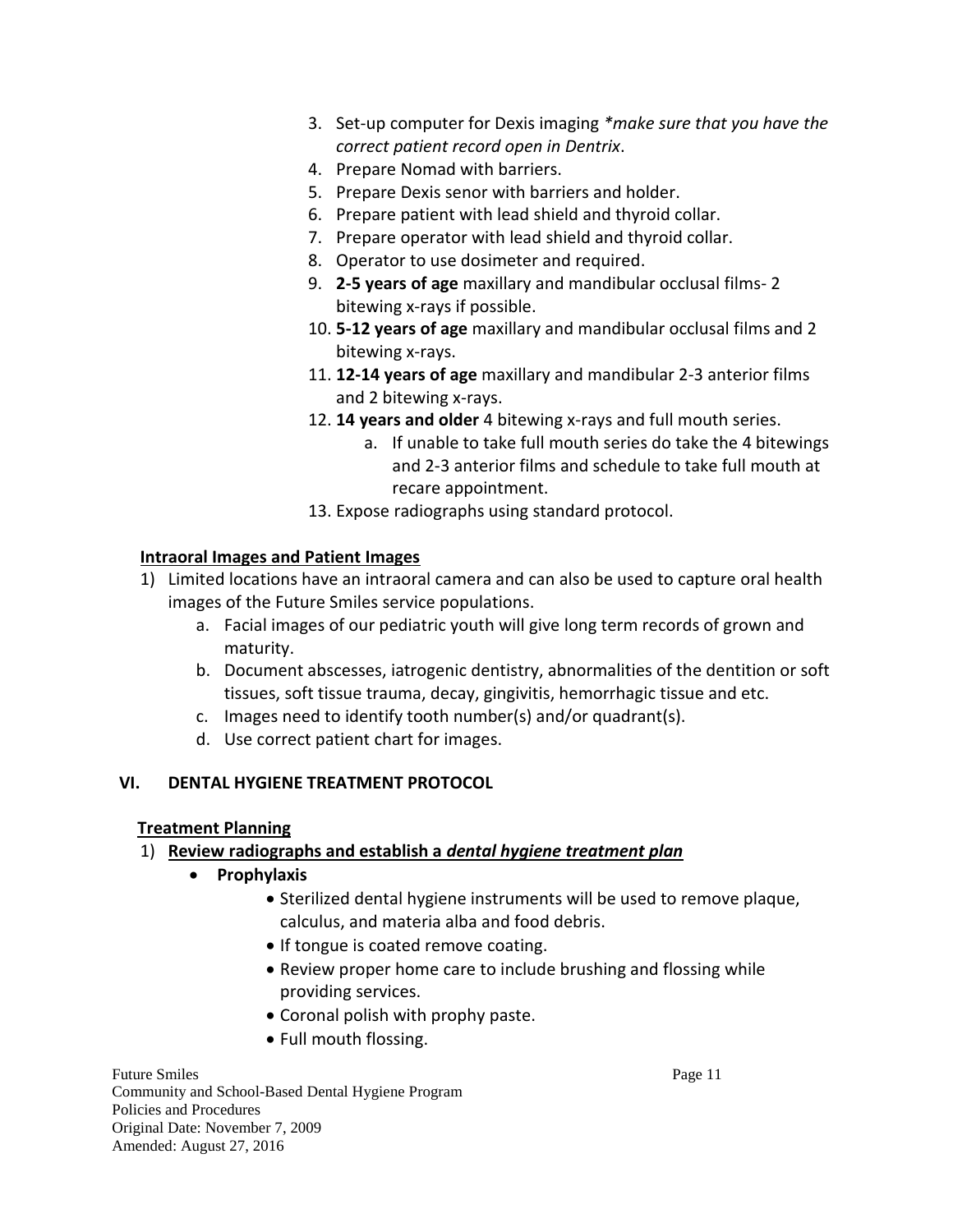- Rinses away all polish residues.
- Proceed with sealant and fluoride products to include varnish.
- **Post-Operative Instructions for Prophylaxis**
	- Encourage regular recare dental visits.
	- If dental need is identified explain referral process and community partners. Review importance of paperwork that is to be given to parents/legal custodian/guardians.
	- Case management and care navigation is important and follow-up and documentation is needed in records. On forms be sure that home information is accurate for follow-up to determine that patient did receive necessary medical/dental care.
	- Review importance of daily brushing and flossing.
	- Advise additional, case specific oral health care instruction, which can include, diet recommendations, oral rinses, additional oral health aids, behavior modification and etc.
	- Each patient is unique and individual needs are determined on a "case by case" basis using evidence-based clinical Best Practices.
- **Full mouth debridement with follow-up fine scale 2 weeks later.**
	- Separate maxillary and mandibular debridement can be an alternative.
	- When there is excessive hard and/or soft debris.
	- Utilize topical anesthetics for patient comfort.
	- Patient comfort is critical and a good option to end services and modify the treatment plan.
- **Deep subgingival calculus can require segmenting appointments to provide scaling and root planning.** 
	- Break treatment up into quadrants or sextants with a focus on patient comfort and home care. Utilize topical anesthetics for patient comfort.
- **•** Scaling and Root Planning options
	- **4 Quadrants** divide the mouth into sections from midline to posterior.
		- *1.* Perform no more than 1 quadrant per hour.
		- *2.* Schedule follow-up appointment to complete all 4 quadrants.
		- *3.* On returning visits use cavitron to remove bacteria, plaque and for gingival stimulation on previously treated areas.
	- **6 Sextants** divide the mouth into 6 sections.
		- *1.* Maxillary Arch
			- *a.* Molars to premolars/bicuspid
			- *b.* Anteriors
			- *c.* Molars to premolars/bicuspid
		- *2.* Mandibular Arch
			- *a.* Molars to premolars/bicuspid

Future Smiles Page 12 Community and School-Based Dental Hygiene Program Policies and Procedures Original Date: November 7, 2009 Amended: August 27, 2016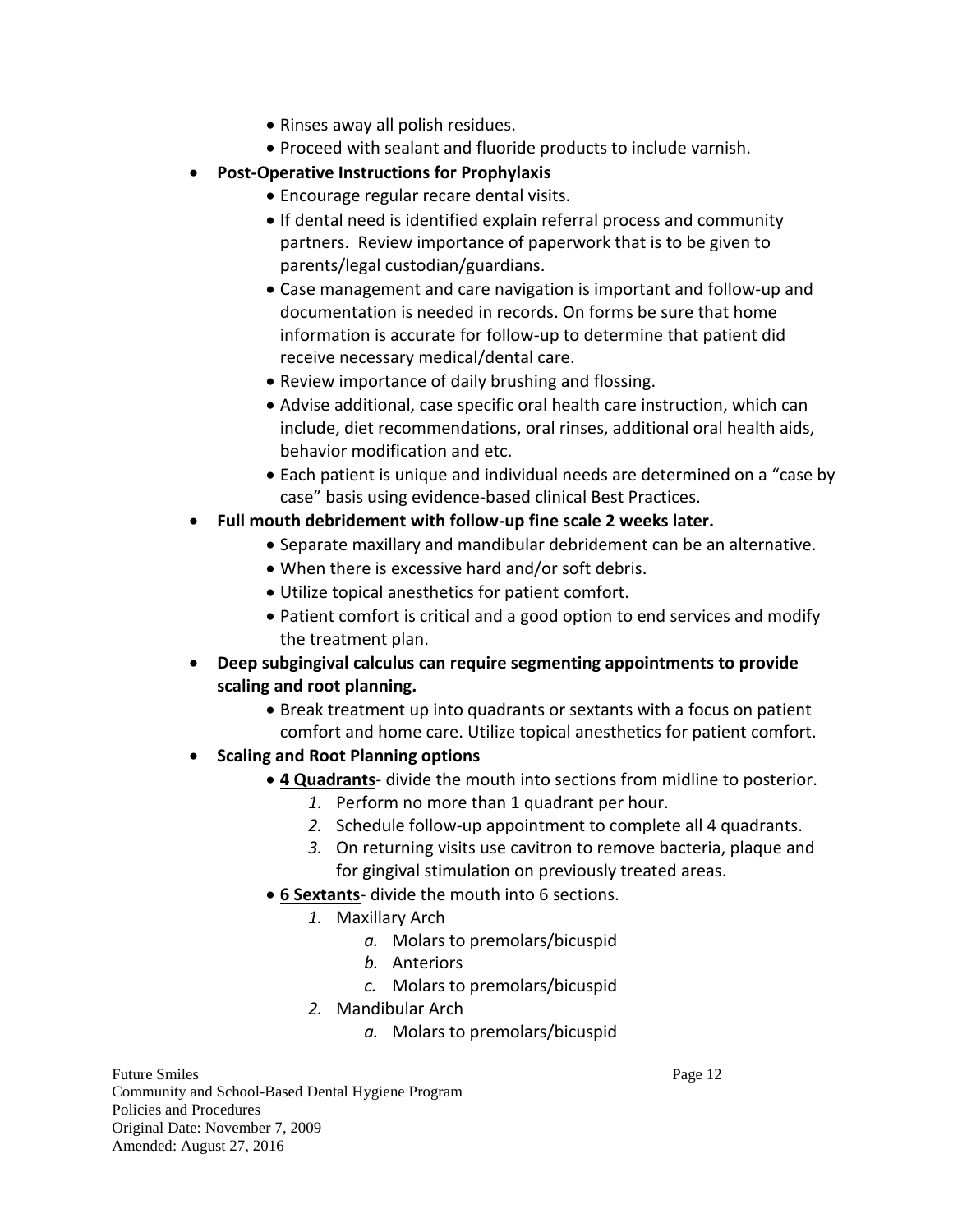- *b.* Anteriors
- *c.* Molars to premolars/bicuspid
- *3.* Perform no more than 1 sextant per hour.
- *4.* Schedule follow-up appointment to complete all 6 sextants.
- *5.* On returning visits use cavitron to remove bacteria, plaque and for gingival stimulation on previously treated areas.
- *6.* Gingivitis and inflammation advise warm salt water rinses at home and desensitizers, like MI paste.

## **VII. Dental Sealants Protocol**

# 1) **Dental Sealants**

- Dental sealants to be placed on deciduous teeth with deep occlusal groves, all healthy permanent molars, premolars and anterior teeth with deep lingual groves.
- Dental sealants are intended for youth populations that are under the age of 18 to avert tooth decay. In an adult populations, who are high caries risk – indicated by diet, caries experience and poor oral hygiene, the dental hygienists may determine application of dental sealants on a case by case basis.
- When time does not allow for full application of dental sealants do reschedule the patient for follow-up treatment of the sealants.
- With the mobile program leave a note for the next dental hygienist to complete the sealants on the next program delivery day.

# **Dental Sealant Placement**

- 1) Place orange safety glasses (to protect their eyes from the curing light ray) on child if they are not already wearing orange safety glasses.
- 2) If prophylaxis was not performed dry brush molars (in one direction only otherwise it can get foamy) with patient toothbrush and rinse thoroughly.
- 3) Assess molars suitable for placement of a sealant using protocol and record findings on Treatment/Referral form.
- 4) Isolate teeth, dry off excess saliva, and etch for 30 seconds. (Time is dependent on etch in use).
- 5) Rinse teeth thoroughly and dry off with air.
- 6) Apply sealant check that all pits and grooves are covered. Including buccal and lingual grooves.
- 7) Cure for 20 seconds. Check for adequate coverage; add additional sealant material if indicated. Cure again for 20 seconds.
- 8) Remove isolation and check for excess flash.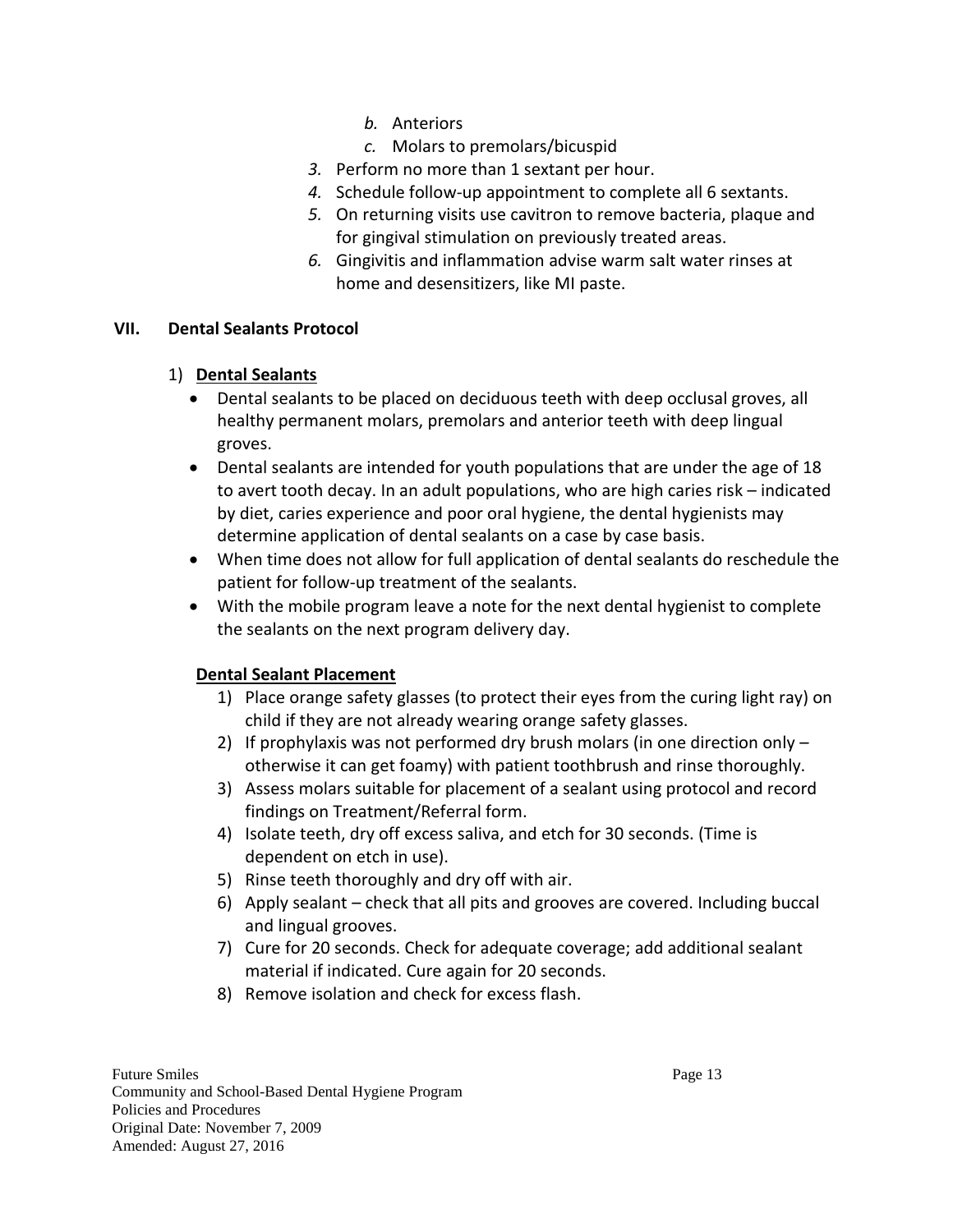## **Post-Op Instructions for Sealants**

- 1) Don't eat anything sticky (caramel, taffy, gum) for 1 day. Best to avoid sticky items always).
- 2) Don't eat anything hard (jawbreakers, hard nuts) for one day.
- 3) Don't chew on ice.

## **VIII. FLUORIDE VARNISH PROTOCOL**

# **Fluoride Varnish**

- Fluoride products to include varnish are applied no more than every 3 months.
- Fluoride products to include varnish are intended for youth populations that are under the age of 18 to avert tooth decay. In an adult populations, who are high caries risk – indicated by diet, caries experience and poor oral hygiene, the dental hygienists may determine application of fluoride products to include varnish on a case by case basis.
- Double check records if other services were offered and fluoride products to include varnish were applied.
- You may polish with MI Paste when fluoride products to include varnish was provided at the previous appointment and the patient is returning for subsequent treatment.

# **Fluoride Varnish Application**

- 1) After placing sealants have patient swallow and dry teeth off with air.
- 2) Paint varnish on all teeth avoiding any large, open areas of decay.
- 3) Give patient post-op instructions.
- 4) Remove Personal Protective Equipment, patient's bib and patient's orange safety glasses. Reinforce post-op instructions and complete the Treatment/Referral form.
- 5) Separate treatment/referral form. Staple white copy to post-op instructions and give to child with instructions to take home to parents/legal custodian/guardians. Staple canary copy to health history and set aside to be counted at end of day.
- 6) Explain the need for regular maintenance care and that Best Practice Standards recommend that it is best for the at-risk population to receive a fluoride varnish application 4 times per year.

# **Post-Op Instructions for Fluoride Varnish**

- 1) Eat a soft, non-abrasive diet for the rest of the day.
- 2) No hot drinks.
- 3) Do not brush or floss for at least 6 hours if placed in the afternoon then advise not to brush until the next morning.

Future Smiles Page 14 Community and School-Based Dental Hygiene Program Policies and Procedures Original Date: November 7, 2009 Amended: August 27, 2016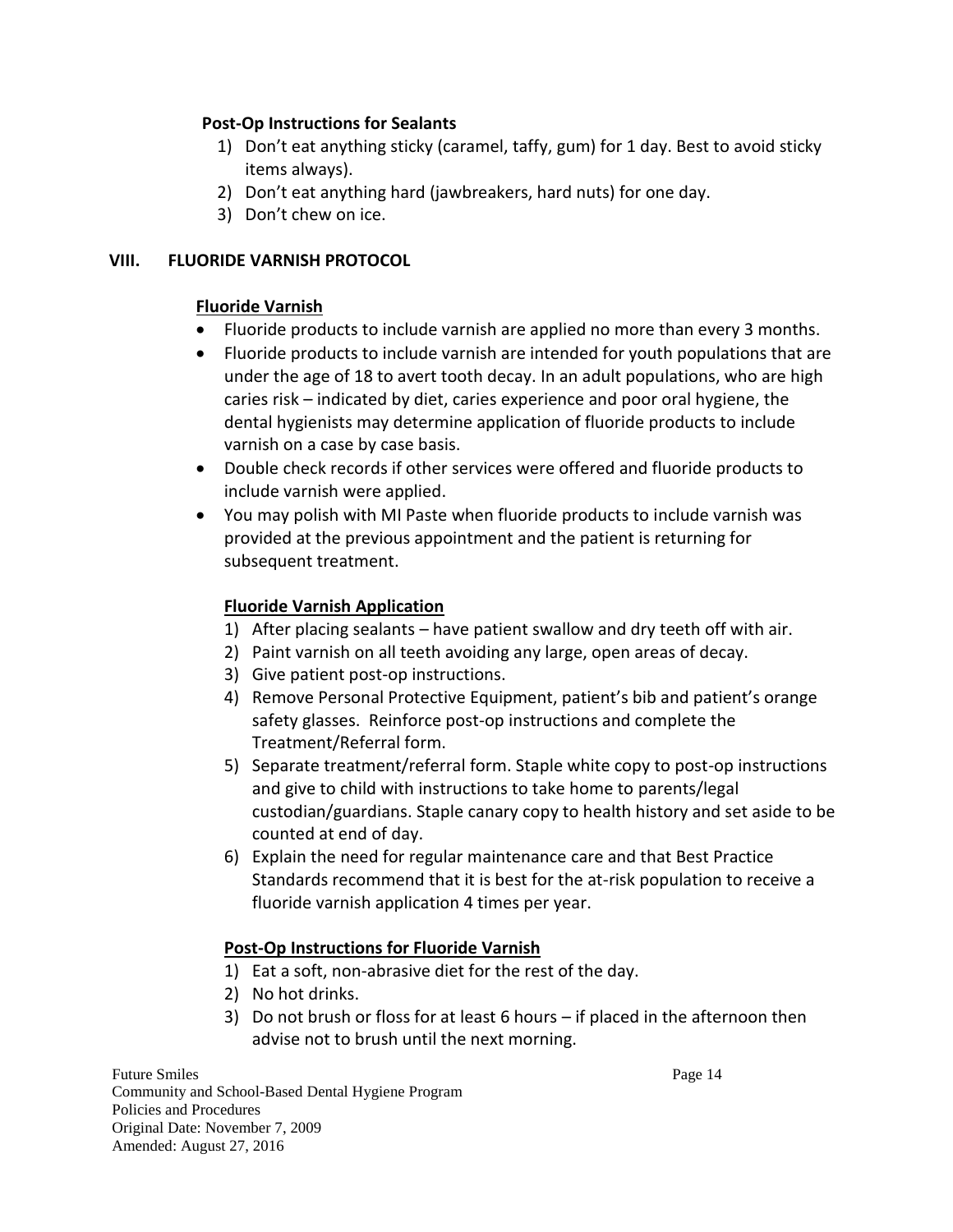4) Depending on fluoride varnish type teeth may appear dull and yellow – this will brush off at next brushing.

# **IX. Case Management**

- 1) **Case management**
	- **Requires that all patients served receive a treatment letter** with community resource list.
	- **Patients identified with urgent dental needs (dental pain)** must have Care Navigation:
	- **Urgent dental needs would be identified as:**
		- 1. Draining abscess.
		- 2. 1 quadrant with deep tooth decay that causes pain.
		- 3. The patient notes that he/she experiences regular dental pain.
		- 4. Rampant caries where there are multiple areas of tooth decay in all 4 quadrants of the oral cavity.

# **Dental Referral Network includes:**

- 1. Once a patient is identified in urgent dental need the dental hygienist who assessed the patient needs to call the parent or guardian to provide health status of the patient and aid with
- **Dental Referral Network:**
	- 1. UNLV SDM Saturday Clinics (free to participants).
	- 2. Dental Care International
	- 3. Huntridge Teen Clinic (13 years and older)
	- 4. Sedation Dental Care-Dr. Steven Delisle
	- 5. Nevada Health Centers
	- 6. Project Smile
	- 7. Volunteers in Medicine
	- 8. Local Dentist(s)
	- 9. It is important to keep notes regarding the Care Navigation and the programs efforts to assist families with access to dental services.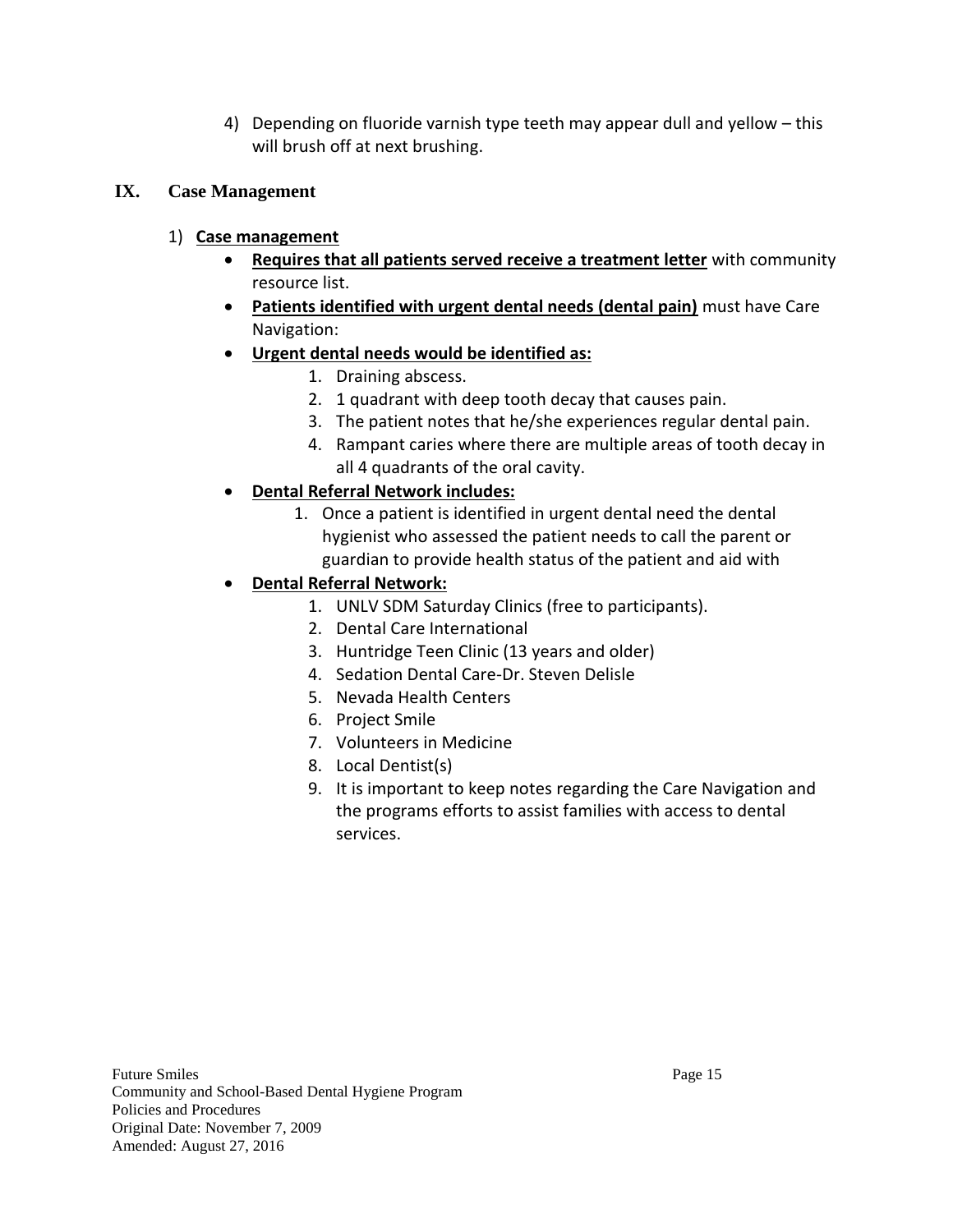# **X. FACILITY USE PROTOCOL**

The CCSD requires that wrap-around school-based programs submit a facility use permit (FUP) when engaging their program at specific schools. The site administrator, which is the school's principal, assistant principal, dean or other top administrative agent, will need to sign the FUP to designate consent for services.

# *The form is in a text box format that can be typed into from your computer*

# *PRINT 2 COPIES ONE FOR Future Smiles and one for the school*

# *The FUP needs to be completely filled out:*

- Mark non-profit status
- Requested School Name the school to be served

## *Future Smiles information as follows:*

- Name of Organization Future Smiles
- Responsible Person Future Smiles person filling out
- Organization Address 3074 Arville Street Las Vegas, NV 89102
- Phone O: (702) 889-3763 C: Future Smiles staff who is filling out the FUP
- Email Future Smiles staff email filling out the FUP
- Description of Events One of the following
	- o *School-Based Sealant Program (SSP) to include oral health education, screening, sealants and fluoride varnish*
	- o *School-Based Sealant Program (SSP&PX) to include oral health education, screening, sealants, fluoride products to include varnishand dental cleaning*
- Cost to Participants Medicaid/no cost to family
- Admission Costs no cost to school
- Estimated # of Participants Per Hour  $-2$  to 4 students per hygienists
- Area Requested stage, classroom, computer lab or other
- Start Date Start of School Year
- End Date End of School Year
- Day of Week Mon to Friday based on availability **(***need to hand write this section)*
- $\bullet$  Start Time 7:30am 4:30pm

#### **Are any of the following high-risk activities planned for your event?**

Mark no to all of these

**√ check the box for Certificate of Insurance, Endorsement Page, And Liability Agreement (CCF-410 Page 2 of 2) Attached Certificates of Insurance must be completed as follows according to CCSD Regulation 3613:**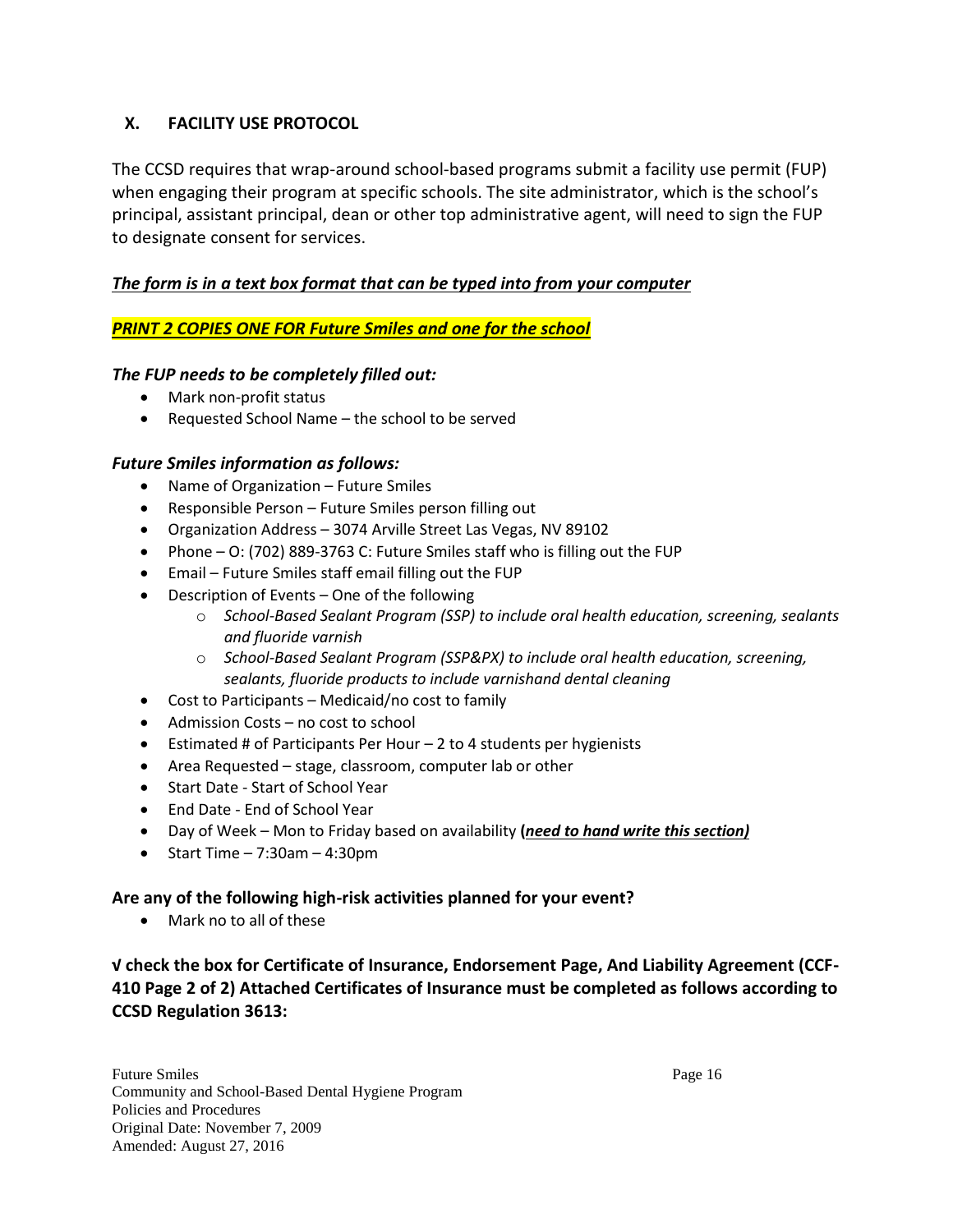*There is a box to the right of Certificate of Insurance line that needs the Future Smiles staff person who is filling out this FUP to sign and date the signature line and date line.*



*The site administrator will fill out the box that under the Future Smiles signature box. FOR SCHOOL SITE ADMINISTRATOR USE √ Check APPROVED*

# *SCHOOL SITE ADMINISTRATOR SIGNATURE LINE DATE LINE*

*ON THE SECOND PAGE THE FUTURE SMILES STAFF FILLING OUT THE FUP WILL FILL AS FOLLOWS:*

- *Name of Organization – Future Smiles*
- *Signature of Responsible Person – Future Smiles staff who is filling out the form*
- *Date – date of signature*
- *Include the Certificates of Insurance with the completed FUP*
- *Give the school the second copy for their records*

# *Email Completed FUP with Certificates to:*

*[facilityusage@interact.net](mailto:facilityusage@interact.net) [vherman@interact.net](mailto:vherman@interact.net) [futuresmiles@centurylink.net](mailto:futuresmiles@centurylink.net)*

*Upload into the Future Smiles Team Share Folder in the FUP folder with the date of execution*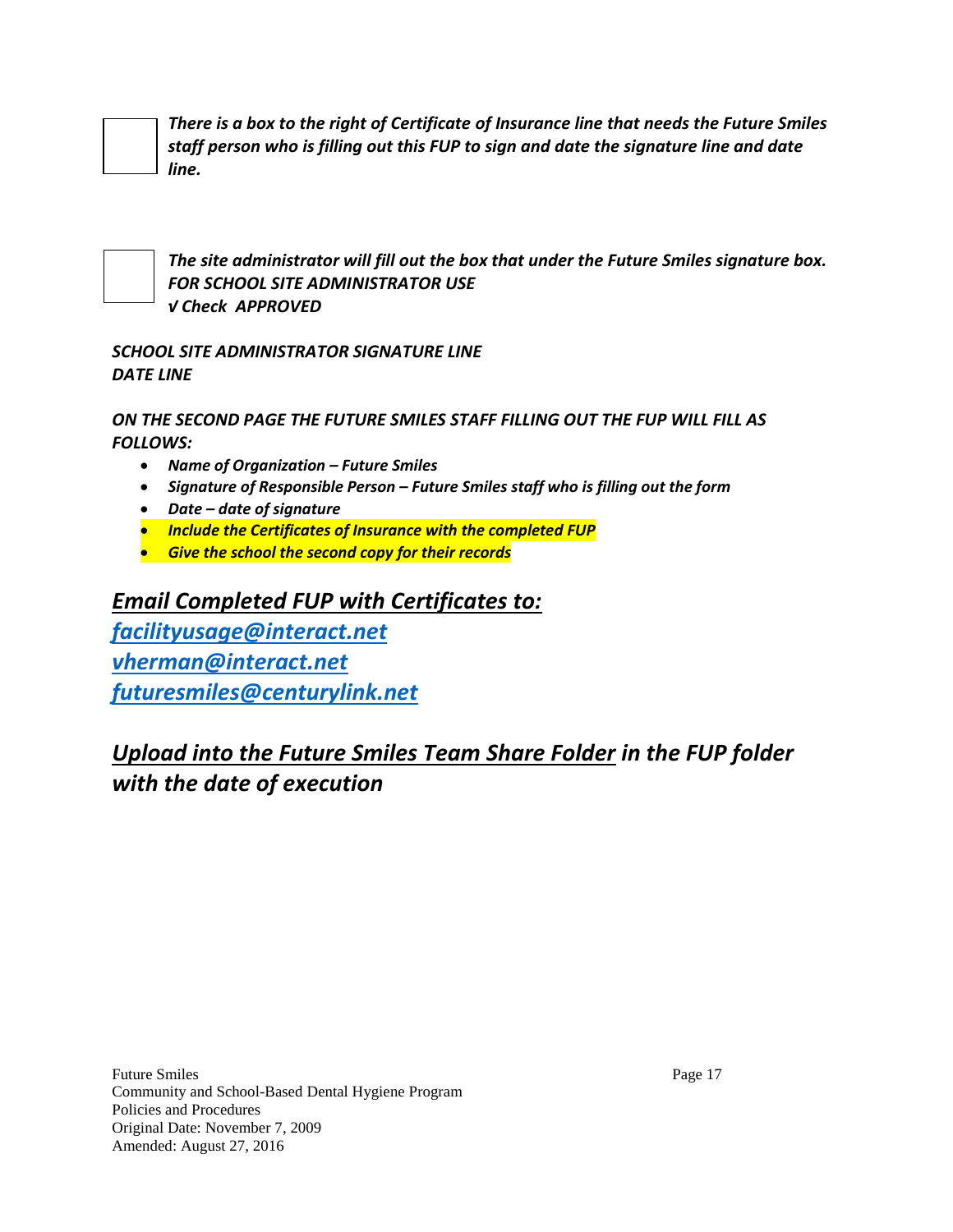

Policies and Procedures Original Date: November 7, 2009

Amended: August 27, 2016